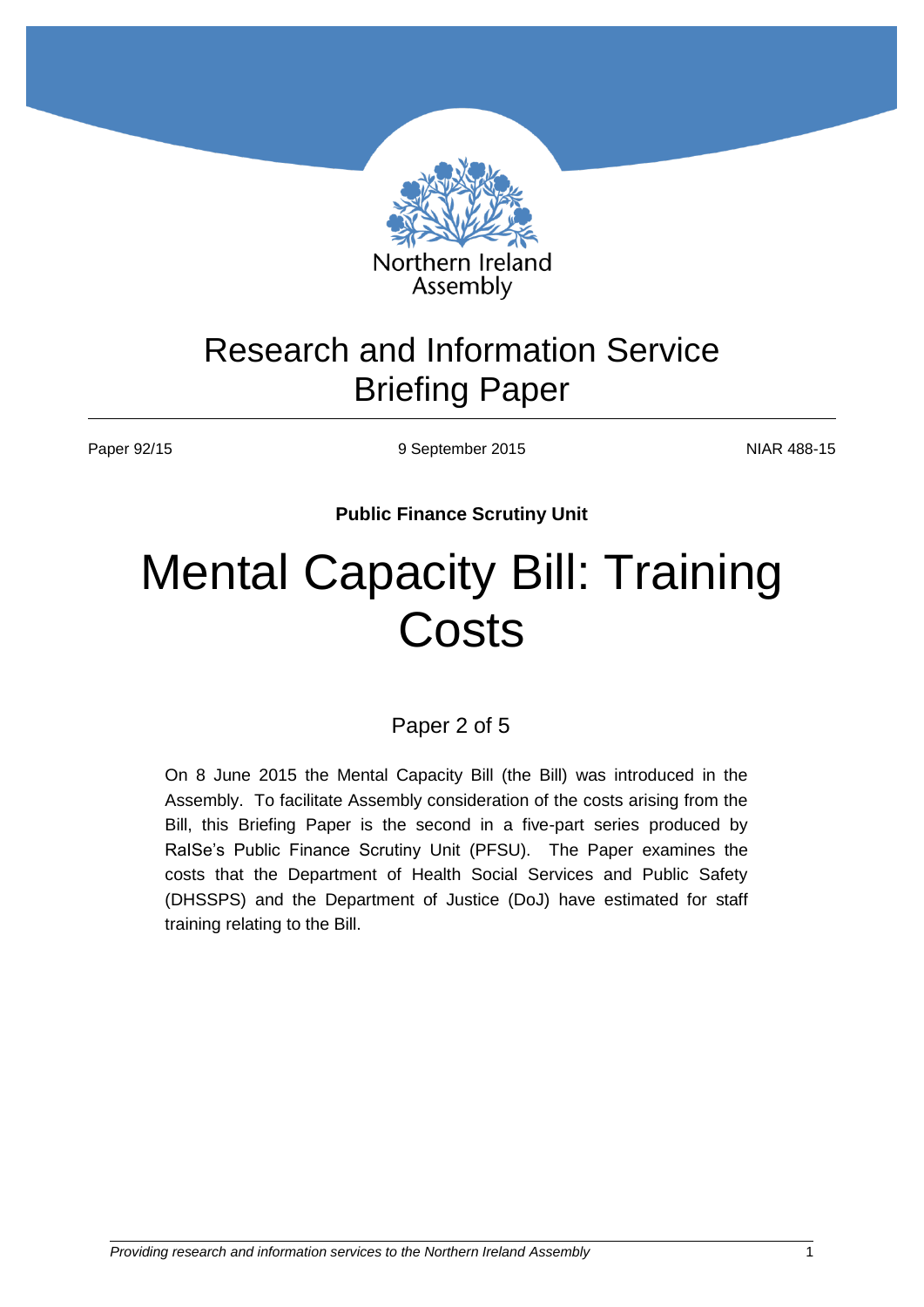## Introduction

As introduced by the Department of Health Social Services and Public Safety (DHSSPS) on 8 June 2015, the Mental Capacity Bill (the Bill) fuses together mental health and mental capacity law. It introduces a single statutory framework governing all situations where a decision needs to be made in relation to the care, treatment, or personal welfare of persons aged 16 or over who lack capacity to make such decisions for themselves. The Bill removes the ability of those persons to be treated for a mental health condition against their wishes, if they retain the capacity to refuse treatment. This means that those with a mental health illness will be treated equally to those with physical illnesses. 1

The Bill's Explanatory and Financial Memorandum (EFM) states:

*The introduction of the legislation will be a very significant change to practice and culture across the health and social care (HSC) and justice sectors. The estimated costs therefore take account of the costs of training the entire* **[Health and Social Care]** *HSC workforce.<sup>2</sup>* [emphasis added]

The DHSSPS' undertaking to train the entire workforce is reasonably expected to have logistical, as well as financial implications.

This Briefing Paper is part 2 in a series produced by RaISe's Public Finance Scrutiny Unit (PFSU) to facilitate the Assembly's scrutiny of the departmental training cost estimates relating to the Bill.

The Paper is structured in the following way:

- **Section 1 provides a comparative context given the current lack of detail about** subordinate legislation, which was highlighted in Paper 1 of this series. It presents information on the training process associated with the Mental Capacity Act in England and Wales, which may help to inform similar training that is to be delivered as a result of this Bill;
- **Section 2 assesses the DHSSPS' and DoJ's estimates for the provision of training to** support implementation of the Bill in Northern Ireland; and,
- Section 3 provides brief concluding remarks.

Scrutiny points are noted throughout.

<sup>&</sup>lt;sup>1</sup> See RaISe paper NIAR 420-14 for more information

<sup>2</sup> [http://www.niassembly.gov.uk/globalassets/documents/legislation/bills/executive-bills/session-2014-2015/mental](http://www.niassembly.gov.uk/globalassets/documents/legislation/bills/executive-bills/session-2014-2015/mental-capacity/mental-capacity-bill---efm---as-introduced.pdf)[capacity/mental-capacity-bill---efm---as-introduced.pdf](http://www.niassembly.gov.uk/globalassets/documents/legislation/bills/executive-bills/session-2014-2015/mental-capacity/mental-capacity-bill---efm---as-introduced.pdf) (page 82)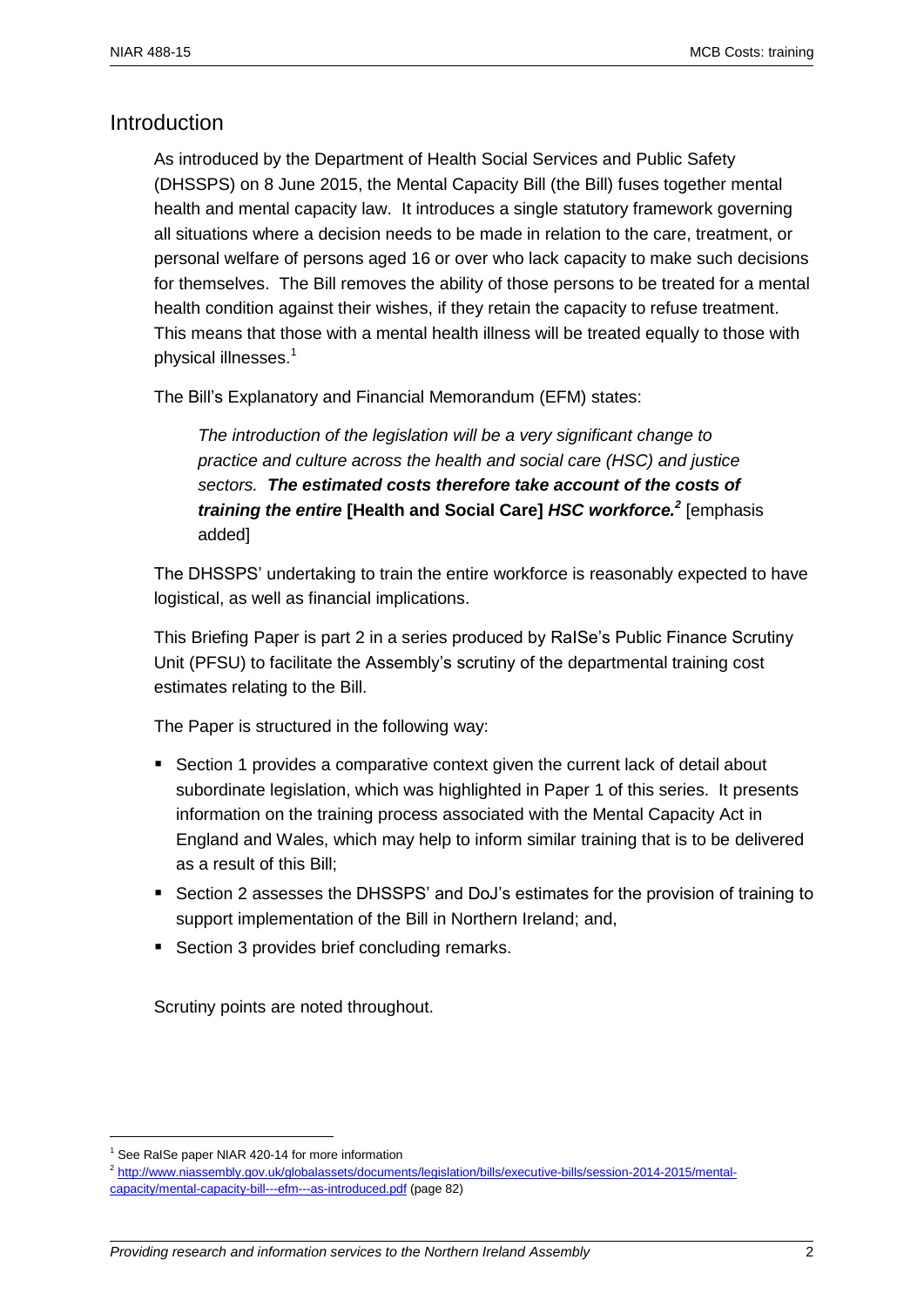# 1. Mental capacity training in England and Wales

It is acknowledged at the outset that the regime under the Bill will differ from comparable prevailing legislation in England and Wales, i.e. the *Mental Capacity Act 2005*. Having said this, staff working in the Northern Ireland (NI) Health and Social Care (HSC) and beyond will need to understand how the Bill and subsequent subordinate legislation will impact upon them: for example, how the deprivation of liberty safeguards apply to those under their care.

HSC staff will therefore, require training that is likely to be similar to the training provided to their equivalents in England and Wales. For this reason, it may be useful for the Assembly to learn from the experiences there; this important contextual information is likely to be of some value when considering the projected costs of training in NI.

#### 1.1. House of Lords

 $\overline{a}$ 

On 13 March 2014, the House of Lords Select Committee on the *Mental Capacity Act 2005* published its report on its post-legislative scrutiny of that Act. The report made significant recommendations regarding training and awareness amongst healthcare professionals:<sup>3</sup>

> Training and oversight of professionals: the role of professional regulators and medical Royal Colleges

- 17. The Act needs a higher profile among professionals in order to be properly understood and effectively implemented. The medical Royal Colleges and professional regulators have a responsibility to play their part in promoting best practice through standard setting, training, awareness-raising and enforcement. (paragraph 137)
- 18. Recommendation 6: We recommend the Government work with professional regulators and the medical Royal Colleges to ensure that the Act is given a higher profile. This work should emphasise the empowering ethos of the Act, and the best interests process as set out in section 4 of the Act. In future, we would expect the responsibility for this to sit with the independent oversight body. (paragraph 138)
- 19. Recommendation 7: In particular, we recommend that the GMC:
	- ensure that there is leadership in psychiatry within all medical schools in order to give a higher profile to mental health;
	- place proper emphasis on the Mental Capacity Act in its publication 'Good Medical Practice';
	- enhance training on the Mental Capacity Act in all post-graduate education, especially for GPs. (paragraph 139)
- 20. Recommendation 8: The proposed fourth year of training for GPs provides an opportunity to embed and enhance understanding of the Mental Capacity Act with this group of practitioners. We recommend that the Government supports the proposal in light of the vital role which GPs play in providing health care in the community. (paragraph 140)
- 21. Consistency in training and oversight of professionals is essential. Whatever body is given responsibility for the implementation of the Act will have a vital role in co-ordinating the response of the medical Royal Colleges and professional regulators to ensure a shared understanding of legal obligations under the Act is used by all. (paragraph 141)
- 22. We expect that the existence of an independent oversight body with responsibility for implementation of the Act will act as a spur to the medical Royal Colleges and the professional regulators in taking forward work to raise the profile of the Mental Capacity Act and ensure compliance. (paragraph 142)

<sup>&</sup>lt;sup>3</sup> <http://www.publications.parliament.uk/pa/ld201314/ldselect/ldmentalcap/139/139.pdf> (page 10)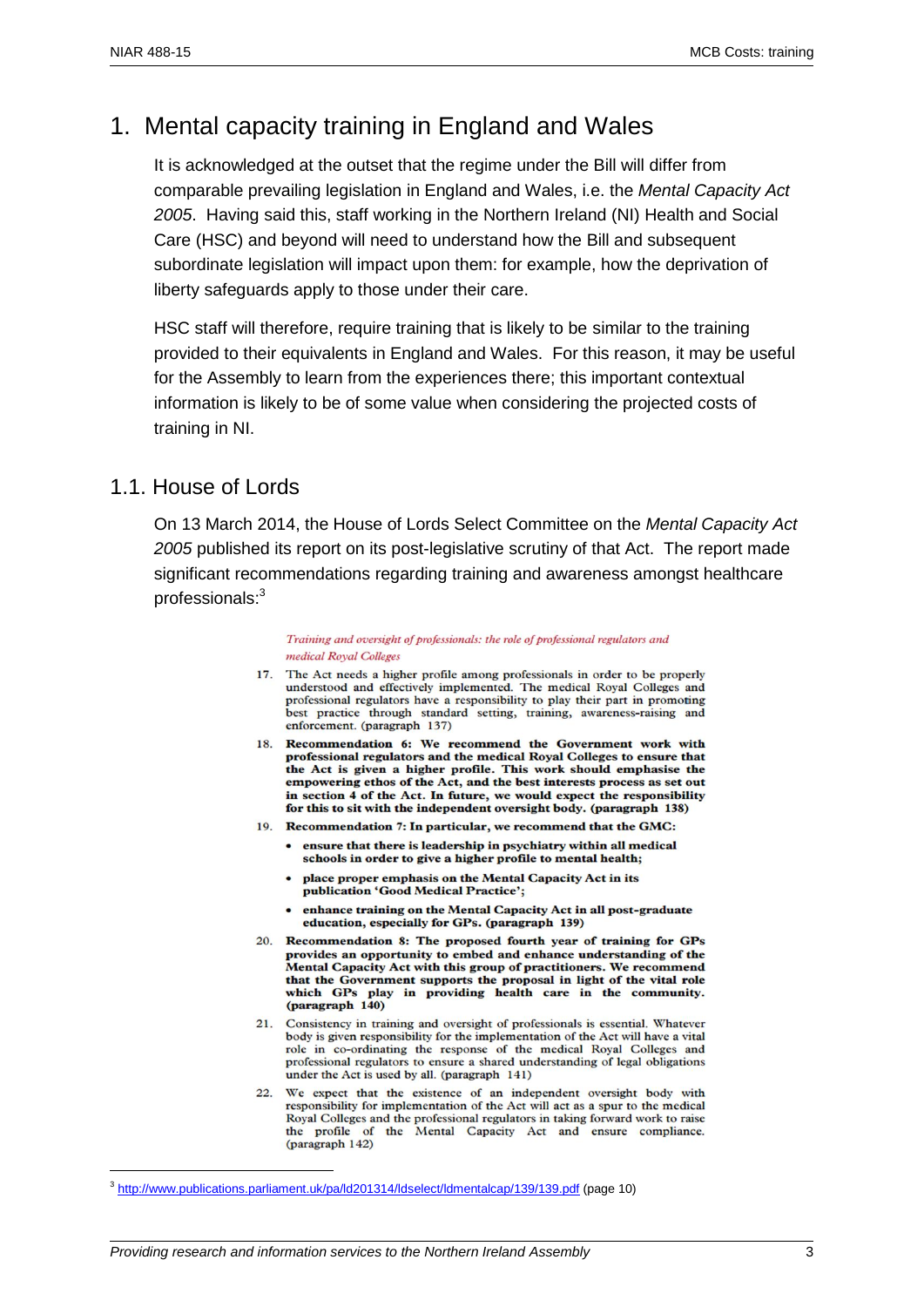In summary, it is clear from the recommendations that the Select Committee found training provision less than perfect in terms of the Act's profile amongst healthcare professionals. The training recommendations formed part of the Select Committee's recommendations for addressing the Act's poor implementation.<sup>4</sup>

#### 1.2. Care Quality Commission

The Care Quality Commission (CQC) has a significant role in monitoring the implementation of the Act in England and Wales. In its report *Monitoring the use of the Mental Capacity Act Deprivation of Liberty Safeguards in 2012/13,* the CQC stated:

*In last year's report, we committed to improving the knowledge and confidence of our inspectors regarding the MCA, including the Deprivation of Liberty Safeguards.*

*The following actions have been taken since then to improve staff understanding:*

- *An e-learning package, setting the Deprivation of Liberty Safeguards within their essential context of the MCA, is available to staff including Registration Assessors and Compliance Inspectors, and is being updated.*
- *We revised our general MCA guidance to reflect amended regulations (Regulation 18) that require a best interests process to be carried out when people are assessed as lacking capacity to consent to proposed interventions. This was produced as separate editions for our staff and providers.*
- *All new inspectors receive specific MCA induction training, including the Deprivation of Liberty Safeguards. The content has been significantly expanded on what was previously available.*
- *Staff with MCA expertise have attended a number of staff events to speak about the MCA over the last 12 months.*
- *MCA issues and developments are now included as a permanent agenda item in monthly meetings attended by regional leads from across country. 5*

The cited passage shows that concerns about implementation of the Act *predated* the House Lords Select Committee report. Indeed, in that same report, the CQC showed that awareness of the Act amongst its own staff was less than perfect – see overleaf.

The chart below shows the results of a skills audit of CQC's frontline operations staff including compliance inspectors, compliance managers, registration assessors,

<sup>4</sup> See Chapter 4 o[f http://www.publications.parliament.uk/pa/ld201314/ldselect/ldmentalcap/139/139.pdf](http://www.publications.parliament.uk/pa/ld201314/ldselect/ldmentalcap/139/139.pdf)

<sup>&</sup>lt;sup>5</sup> [http://www.cqc.org.uk/sites/default/files/documents/dols\\_2014.pdf](http://www.cqc.org.uk/sites/default/files/documents/dols_2014.pdf) (page 4)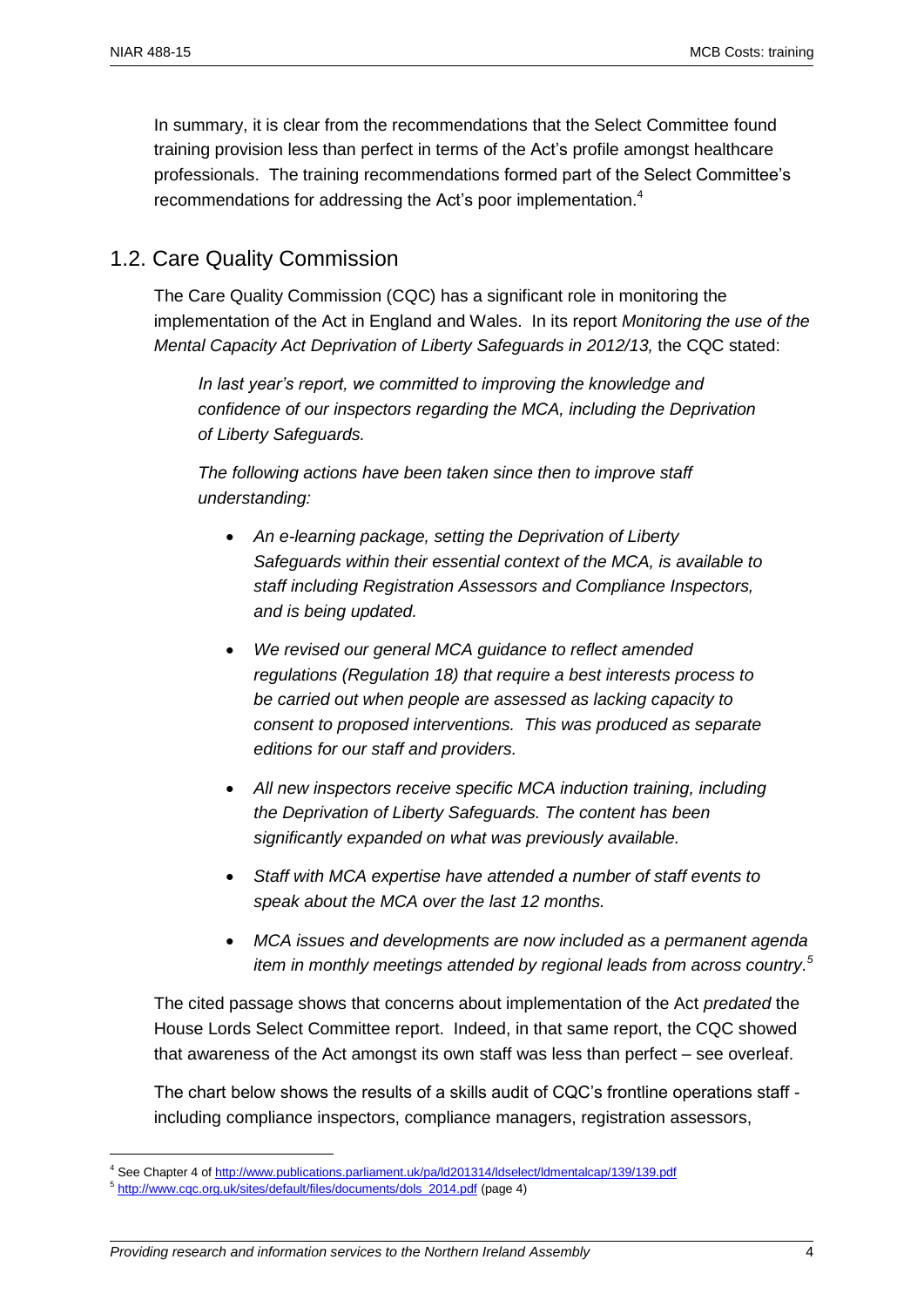registration managers and heads of function. It found that a quarter (24%) were only "*a*  little confident" in their understanding of the Act, as reflected in the below Figure 1.<sup>6</sup>





#### 1.3. Other interested parties

A number of other interested parties have published reports that have in some way considered the issue of training and the implementation of the Act.

For example, on 22 January 2015, the Community Care website reported analysis of the CQC reports:

*Inspection reports published under the new inspection framework introduced by the regulator last October show that 29 of the 34 care homes and nursing homes rated 'inadequate' had failed to properly apply elements of the Mental Capacity Act 2005 (MCA) or the associated Deprivation of Liberty Safeguards (Dols). The most common concerns surrounded providers imposing restrictions on people's care without legal authorisation, a lack of training and awareness of the legislation among staff – including some senior managers – and failures to make referrals to local authorities for Dols authorisations.<sup>7</sup>* [emphasis added]

Perhaps worryingly, this report illustrates that at the start of this current year, concerns around training of care staff persist.

Similarly, on 9 January 2015, a lack of awareness amongst nurses was reported in *Nursing Times*:

<sup>&</sup>lt;sup>6</sup> [http://www.cqc.org.uk/sites/default/files/documents/dols\\_2014.pdf](http://www.cqc.org.uk/sites/default/files/documents/dols_2014.pdf) (page 22)

<sup>7&</sup>lt;sub><http://www.communitycare.co.uk/2015/01/22/mental-capacity-act-failings-prominent-inadequate-rated-care-providers/></sub>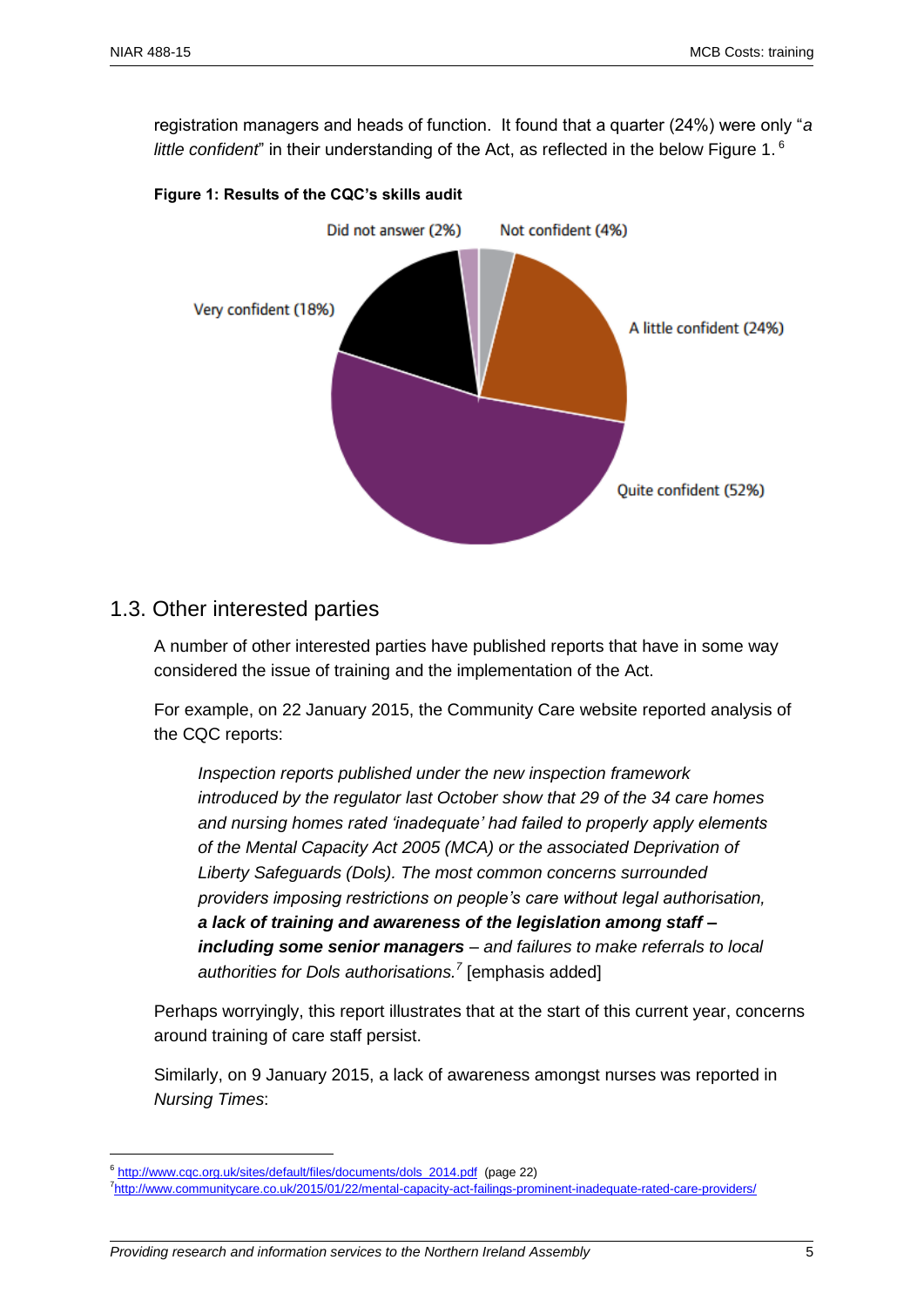$\overline{a}$ 

*Lack of awareness among nurses about legislation on whether a patient is able to consent to treatment, as well as insufficient recruitment checks on new staff, are among issues exposed at GP surgeries by regulators.<sup>8</sup>*

Finally, it also appears from the United Kingdom Government's response to the House of Lords Select Committee Report that the Office of the Public Guardian (OPG) for England and Wales has identified training needs in relation to the Act:

*The Office of the Public Guardian (OPG) is undertaking significant work to increase the level of awareness and understanding of Lasting Powers of Attorneys (LPAs) – working with NHS England to provide guidance for front*‐*line staff and with the CQC to make sure questions on LPAs feature in inspections of health and social care providers. HM Courts and Tribunal Service has committed to increasing the staff complement of the Court of Protection and the Government has committed to the revision of the Court of Protection Rules – with a view to having new rules in place by April 2015.<sup>9</sup>*

The information outlined throughout the above sub-sections highlights difficulties around training when new regimes are implemented. Lessons should be learned from the English and Welsh experience so that the NI departments ensure its HSC does not have similar problems. Getting it right in the first instance is cost effective; a particularly important consideration given current budgetary constraints.

<sup>8</sup> [http://www.nursingtimes.net/nursing-practice/specialisms/practice-nursing/some-practice-nurses-lack-training-in-mental](http://www.nursingtimes.net/nursing-practice/specialisms/practice-nursing/some-practice-nurses-lack-training-in-mental-capacity-laws-finds-cqc/5078062.article)[capacity-laws-finds-cqc/5078062.article](http://www.nursingtimes.net/nursing-practice/specialisms/practice-nursing/some-practice-nurses-lack-training-in-mental-capacity-laws-finds-cqc/5078062.article)

<sup>9</sup> [https://www.gov.uk/government/uploads/system/uploads/attachment\\_data/file/318730/cm8884-valuing-every-voice.pdf](https://www.gov.uk/government/uploads/system/uploads/attachment_data/file/318730/cm8884-valuing-every-voice.pdf) (page 5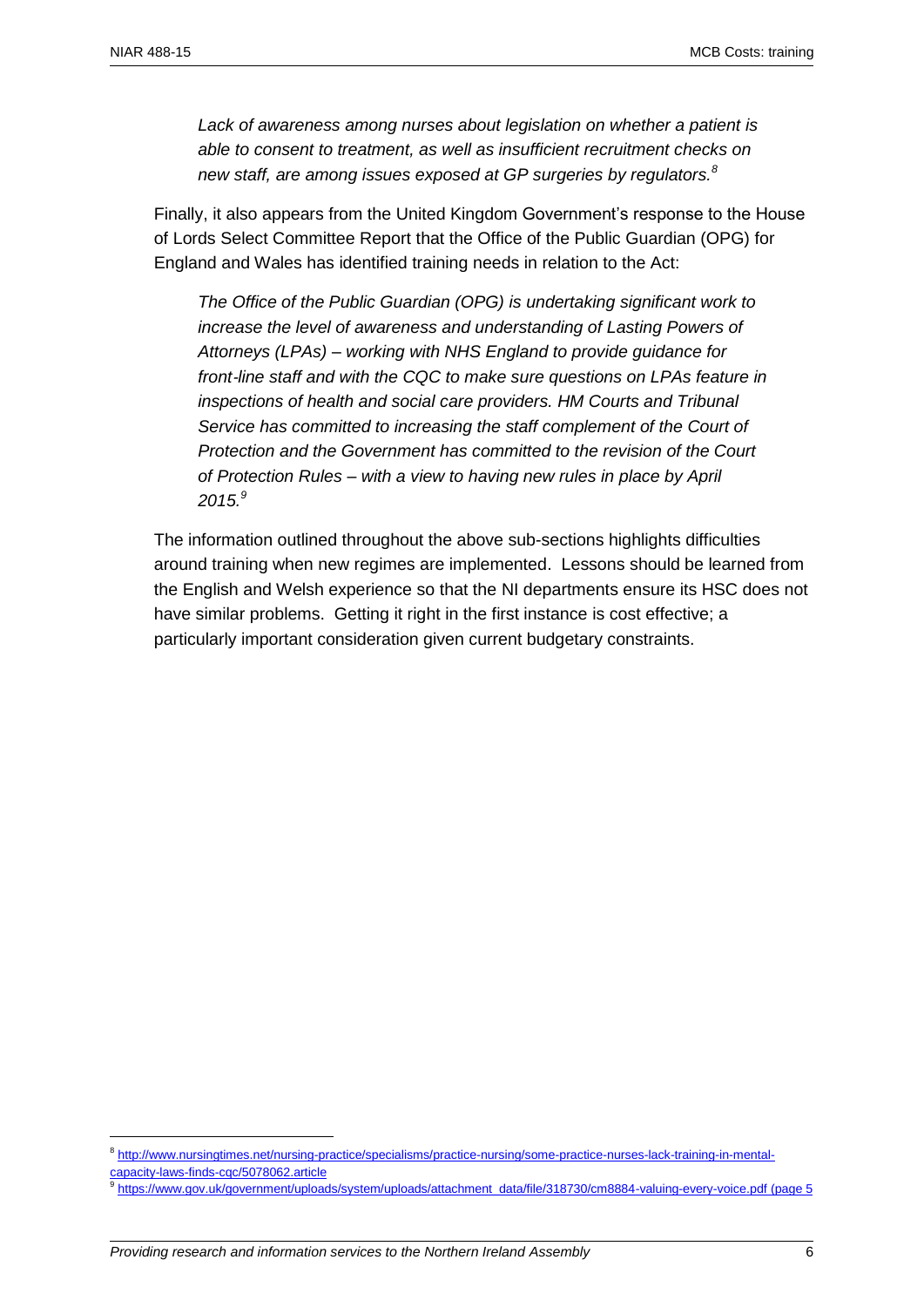# 2. Departmental estimated staff training costs in NI

In its report on consultation responses, the DHSSPS noted that "*more than half of the responses in relation to implementation commented on the need for training*."<sup>10</sup>

According to DHSSPS' analysis, issues raised included:

- $\blacksquare$  the need for those involved in caring for persons that lack capacity to receive tailored training;
- the need for high-quality training;
- the need for training to continue beyond the initial implementation period; and,
- $\bullet$  the importance of learning from the training regime in England and Wales.<sup>11</sup>

Relying on information provided to the PFSU by the DHSSPS and the DoJ, the below sub-sections address: estimated staff training costs for the HSC and the DoJ.

## 2.1. DHSSPS training costs

#### **2.1.1. The costing basis**

The DHSSPS explained to the PFSU that its training cost estimate is based upon consultation with HSC bodies, reflecting their opinion on the level and detail required in the training to facilitate implementation of the Bill. Staff members were grouped according to the training level they would require; the groupings were then matched to staff survey data.<sup>12</sup>

The training levels are shown in Table 1 below:

<sup>&</sup>lt;sup>10</sup><http://www.dhsspsni.gov.uk/mental-capacity-bill-consultation-summary-report.pdf> (page 117)

<sup>11</sup><http://www.dhsspsni.gov.uk/mental-capacity-bill-consultation-summary-report.pdf> (page 117)

<sup>&</sup>lt;sup>12</sup>Letter from DHSSPS to RaISe, 3 June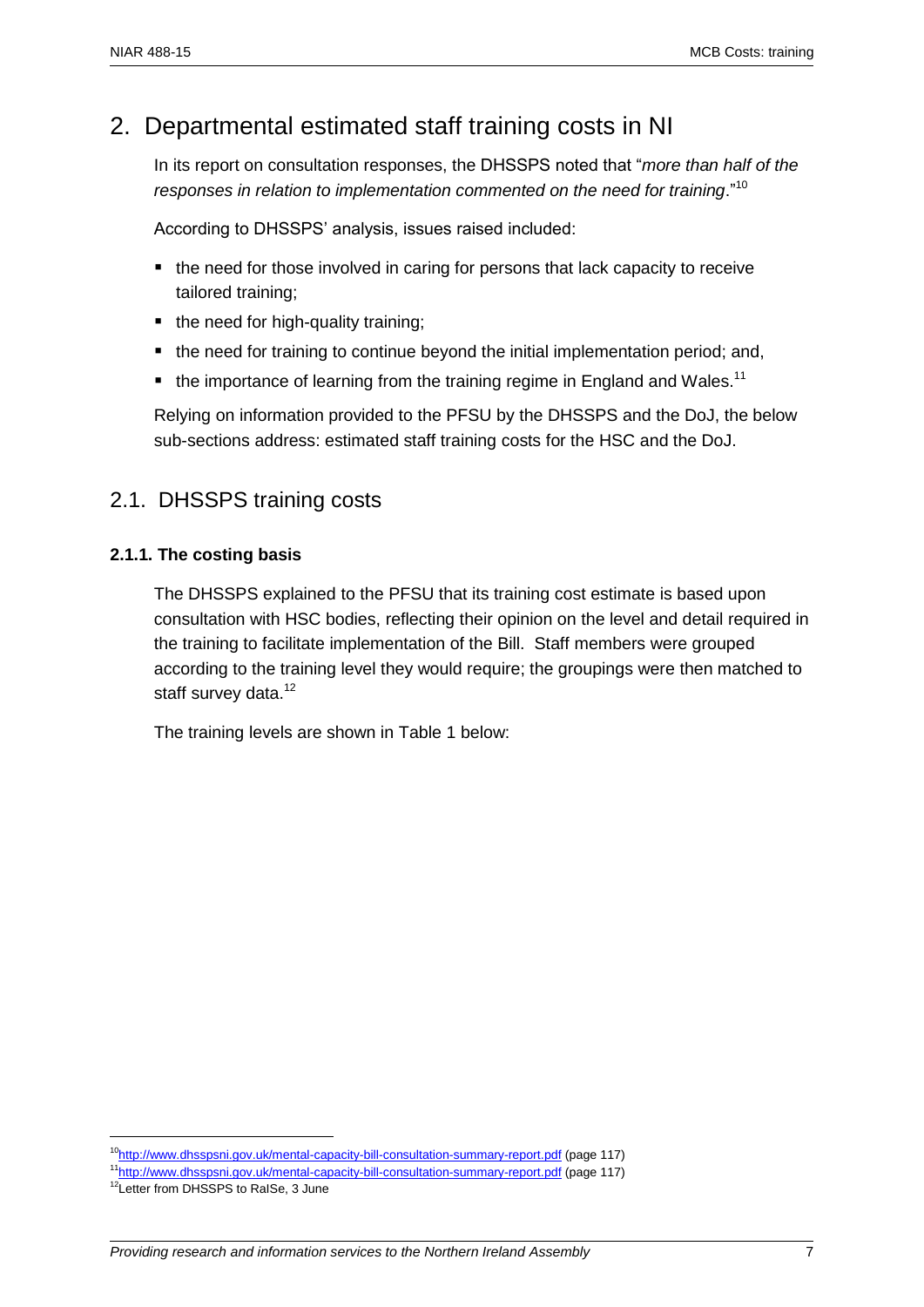| <b>Training Level</b> | <b>Detail</b>                                                             |  |
|-----------------------|---------------------------------------------------------------------------|--|
|                       | General awareness training:                                               |  |
| Level 0               | -All HSC and Independent sector frontline staff; and,                     |  |
|                       | -Public awareness campaign                                                |  |
| Level 1               | 1/2 Day - Staff with limited patient interaction and direct medical       |  |
|                       | involvement (environmental support).                                      |  |
| Level 2               | 1 day - Staff with direct patient interaction and medical involvement.    |  |
|                       | Staff with specific functions under the Bill, advocates and Trust Panels. |  |
|                       | 2-3 days - Professional Staff with direct medical decision making         |  |
| Level 3               | responsibilities. Senior staff with specific functions under the Bill,    |  |
|                       | advocates and Trust Panels including the requirement to exercise expert   |  |
|                       | opinions or operate a challenge or decision support function.             |  |
|                       | (Profession Centred) - Up to 5 days - Professional Staff with direct      |  |
| Level 4               | medical decision making responsibilities. Senior staff with specialised   |  |
|                       | responsibilities and functions under the Bill, advocates and Trust Panels |  |
|                       | including the requirement to exercise expert opinions or operate a        |  |
|                       | challenge or decision support function.                                   |  |
| Level 5               | Profession Centred) - up to 12 days - Professional Social Work Staff with |  |
|                       | specific decision making responsibilities.                                |  |

#### **Table 1: Proposed levels of training<sup>13</sup>**

The DHSSPS further stated that the "*requirement to sustain operational service was a*  primary factor in the costing process."<sup>14</sup> It is inarguable that such a requirement should be considered in a costing process. The DHSSPS statement gives rise however, to a relatively obvious question: what else was considered?

#### **Scrutiny point:**

**The Assembly may wish to establish what other factors were taken into account by the DHSSPS during the costing process, i.e. what factors beyond the requirement to sustain operational service?**

#### **2.1.2. Two costs for training**

The DHSSPS has provided two costs for training. These are presented as a choice between running a stand-alone training programme and subsuming the new mental capacity regime training into existing training provision, as stated in Table 2 below:

|  |  | Table 2: Two costs for training |
|--|--|---------------------------------|
|  |  |                                 |

| <b>Training costs</b> |                                                 |                                                           |  |
|-----------------------|-------------------------------------------------|-----------------------------------------------------------|--|
|                       | New Legislation Training<br>Programme (million) | Training subsumed into<br>existing provision<br>(million) |  |
| Costs                 | £21.58                                          | £4.08                                                     |  |
| Difference            |                                                 | £17.50                                                    |  |

<sup>13</sup>Letter from DHSSPS to RaISe, 3 June

<sup>14</sup>Letter from DHSSPS to RaISe, 3 June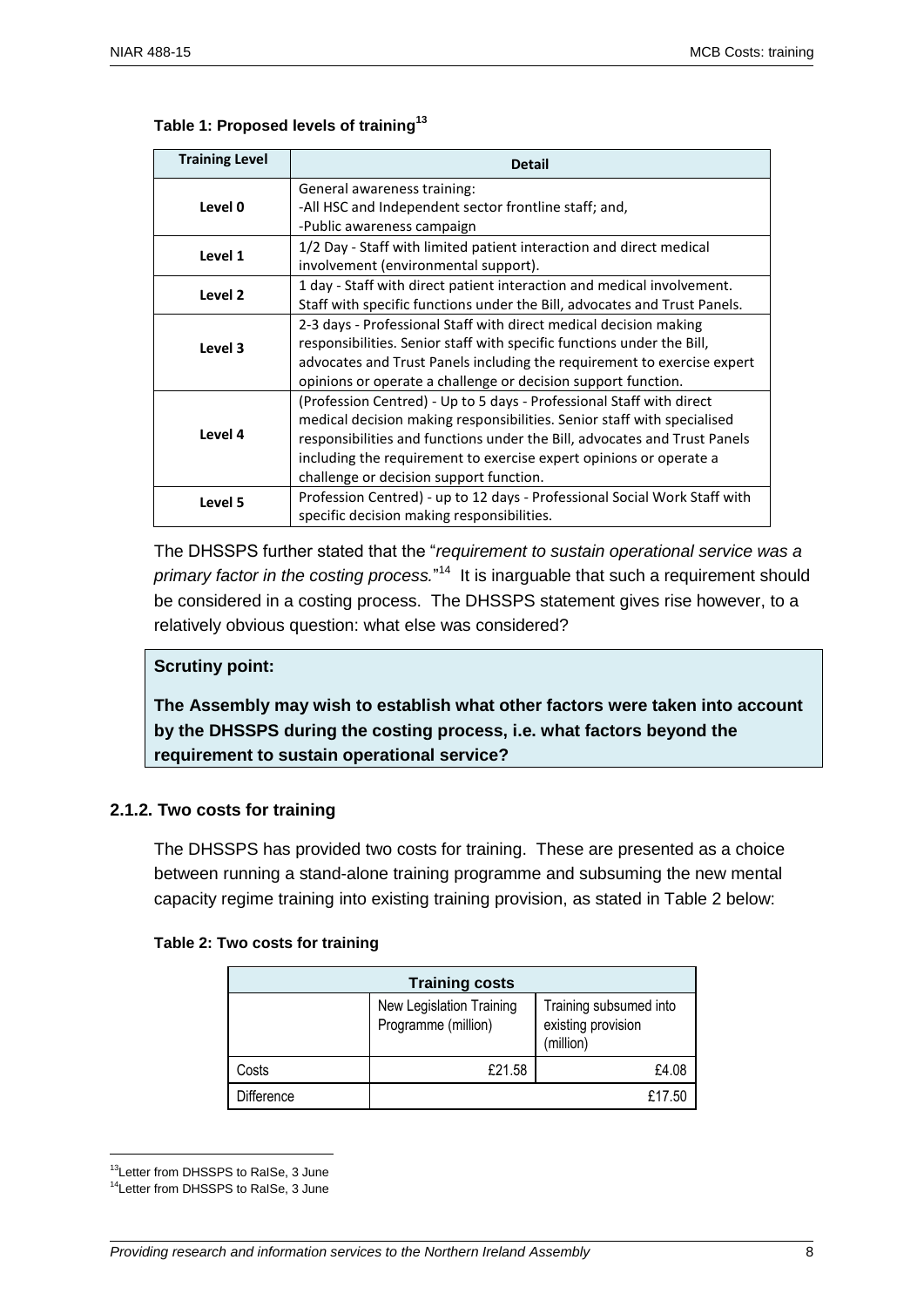**It should be noted that these costs are not presented as a range of estimates. Rather, there is simply a choice between two sets of estimates, which are based on different methods of delivery.** Therefore, the estimate is not from £4.08 million (m) to £21.58m. It is **either** £4.08m **or** £21.58m. This means the presentation of costs as a range in the EFM is somewhat misleading, because a range suggests that costs may fall at any point along a continuum, rather just than at either end.

It seems appropriate to query the robustness of these estimates given the current lack of detail regarding subsequent subordinate legislation. Hence, arguably they convey a spurious degree of precision.

This point can be further illustrated by reference to the estimates provided in Table 3:

| Initial non recurrent<br>costs         |                   | <b>New Legislation</b><br><b>Training</b><br>Programme                     | <b>Training</b><br>subsumed into<br>existing<br>provision                | <b>Difference</b>                             |
|----------------------------------------|-------------------|----------------------------------------------------------------------------|--------------------------------------------------------------------------|-----------------------------------------------|
|                                        | <b>Staff No's</b> | <b>Detailed Summary</b><br>Costings $-$<br><b>Estimated</b><br>Costs (£'M) | <b>Detailed Summary</b><br>Costings -<br><b>Estimated Costs</b><br>(£'M) | <b>Training Cost</b><br><b>Reduction £'M)</b> |
|                                        |                   |                                                                            |                                                                          |                                               |
| Level 0 awareness                      | 65,700            | 0.30                                                                       | 0.30                                                                     |                                               |
| Level 1 training                       | 21,428            | 0.84                                                                       | 0.22                                                                     | 0.61                                          |
| Level 2 training                       | 36,275            | 6.13                                                                       | 0.83                                                                     | 5.31                                          |
| Level 3 training                       | 4,464             | 7.11                                                                       | 2.03                                                                     | 5.08                                          |
| Level 4 training                       | 4,186             | 6.22                                                                       | 0.65                                                                     | 5.57                                          |
| Level 5 training                       | 312               | 0.99                                                                       | 0.06                                                                     | 0.94                                          |
| <b>Total initial training</b><br>costs |                   | 21.58                                                                      | 4.08                                                                     | 17.50                                         |

**Table 3: Initial training costs for the HSC**

The estimates contained in the above table may imply robustness. However, it is unclear from the currently available information as to whether the DHSSPS has identified and specified its precise training needs, and tested the market for the cost to deliver training relating to the Bill.

#### **Scrutiny points:**

- **1. The Assembly may wish to establish whether the DHSSPS has approached the market for training to be provided externally.**
- **2. If not, does the DHSSPS intend that training will be provided internally?**

Further to Table 3, it raises a fundamental issue about the proposed training delivery model. As noted above, it appears there is a choice between the DHSSPS commissioning a stand-alone training programme and building the training into existing provision.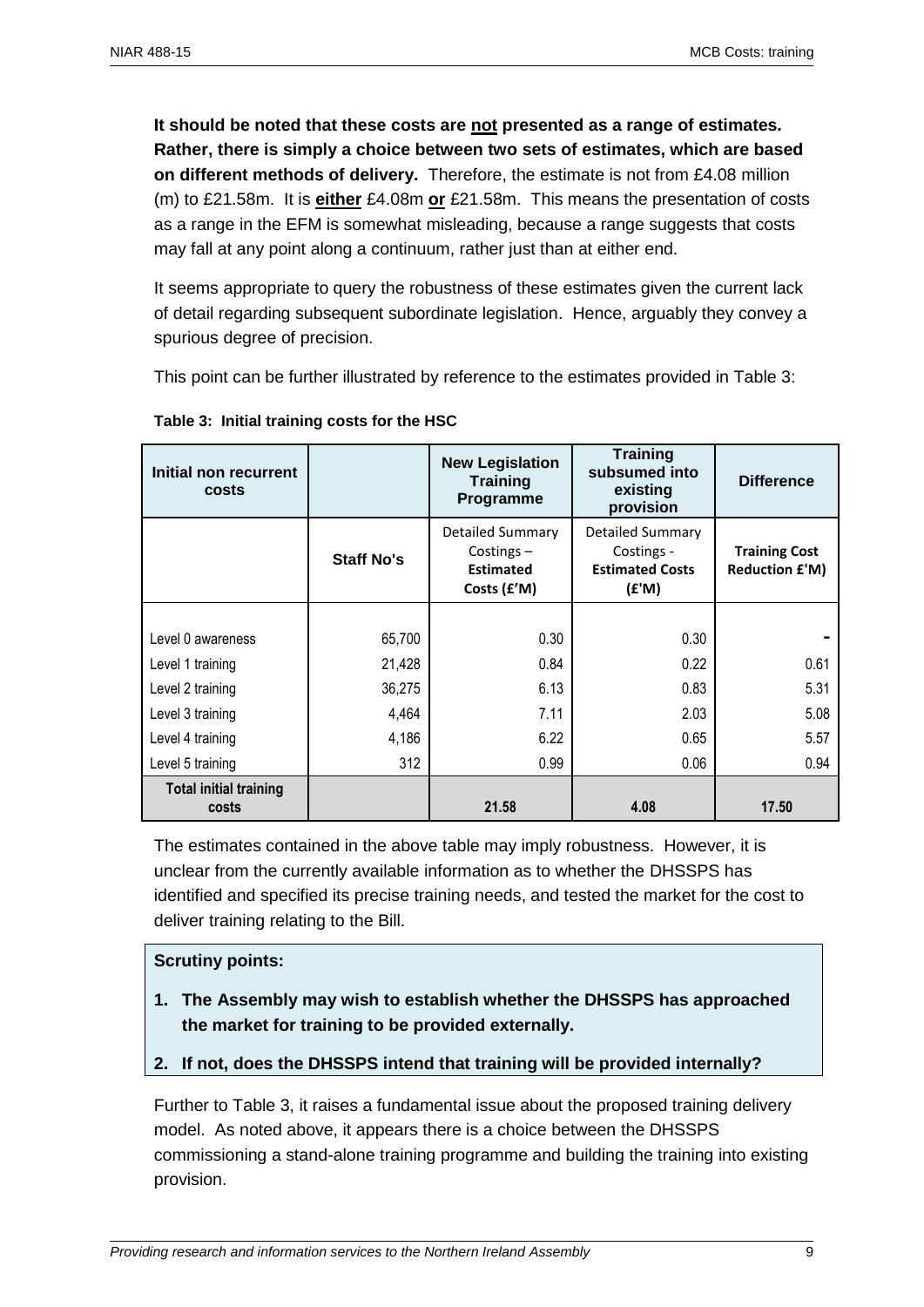Clearly, the choice is significant from the perspective of sustaining operational service. But it also appears to be significant from a financial perspective. The estimated cost of building training into existing provision is **less than a fifth of a stand-alone training programme – £21.58m compared to £4.08m.** 

A key question is whether this apparently attractive option would deliver the required outcome of an adequately trained HSC workforce in a reasonable timescale. This is particularly significant when considered in the context of the difficulties reported in Section 1 in relation to training in England and Wales.

Indeed, in a letter to the PFSU, the DHSSPS suggested that the existing provision approach is unsuitable: "*given the scope of the legislation, this baseline scenario is not realistic*". 15

#### **Scrutiny points:**

**1. The Assembly may wish to seek DHSSPS' view of the relative pros and cons of the two possible delivery models. In particular, what is DHSSPS' assessment of risks that may be associated with incorporating delivery into existing provision, including explanation of the reasons why this is "not realistic"?**

**2. The Assembly may also wish to ask the DHSSPS why it did not make it clearer in the EFM that the lower end of its cost range in part relies on an estimated cost that is "not realistic"? In other words, why present estimated costs in a range – as stated in the EFM - when the lower end cannot be effectively delivered?**

#### 2.2. DoJ training costs

In a letter to the PFSU, the DoJ provided its view of training costs associated with the criminal justice elements of this Bill. These are set out in Table  $4:^{16}$ 

#### **Table 4: DoJ training costs**

| <b>Pre-implementation</b> | Year ′  | Year 2  | Year 2  |
|---------------------------|---------|---------|---------|
| -                         | £75,000 | £15,000 | £15,000 |

It is immediately apparent that – by comparison – these DoJ estimated costs are strikingly low. It is acknowledged that the criminal justice system does not have anywhere near the same numbers of staff as the entire NI HSC workforce. But the Bill would introduce the same culture shift in the way that individuals are to be treated in the justice system, as it would in the HSC sector.

For example, it seems probable that police officers who may be responsible for removing individuals to a place of safety would need to be trained. One would also

<sup>&</sup>lt;sup>15</sup> Letter from DHSSPS to RaISe, 20 June

<sup>&</sup>lt;sup>16</sup> Letter from DHSSPS to RaISe, 20 June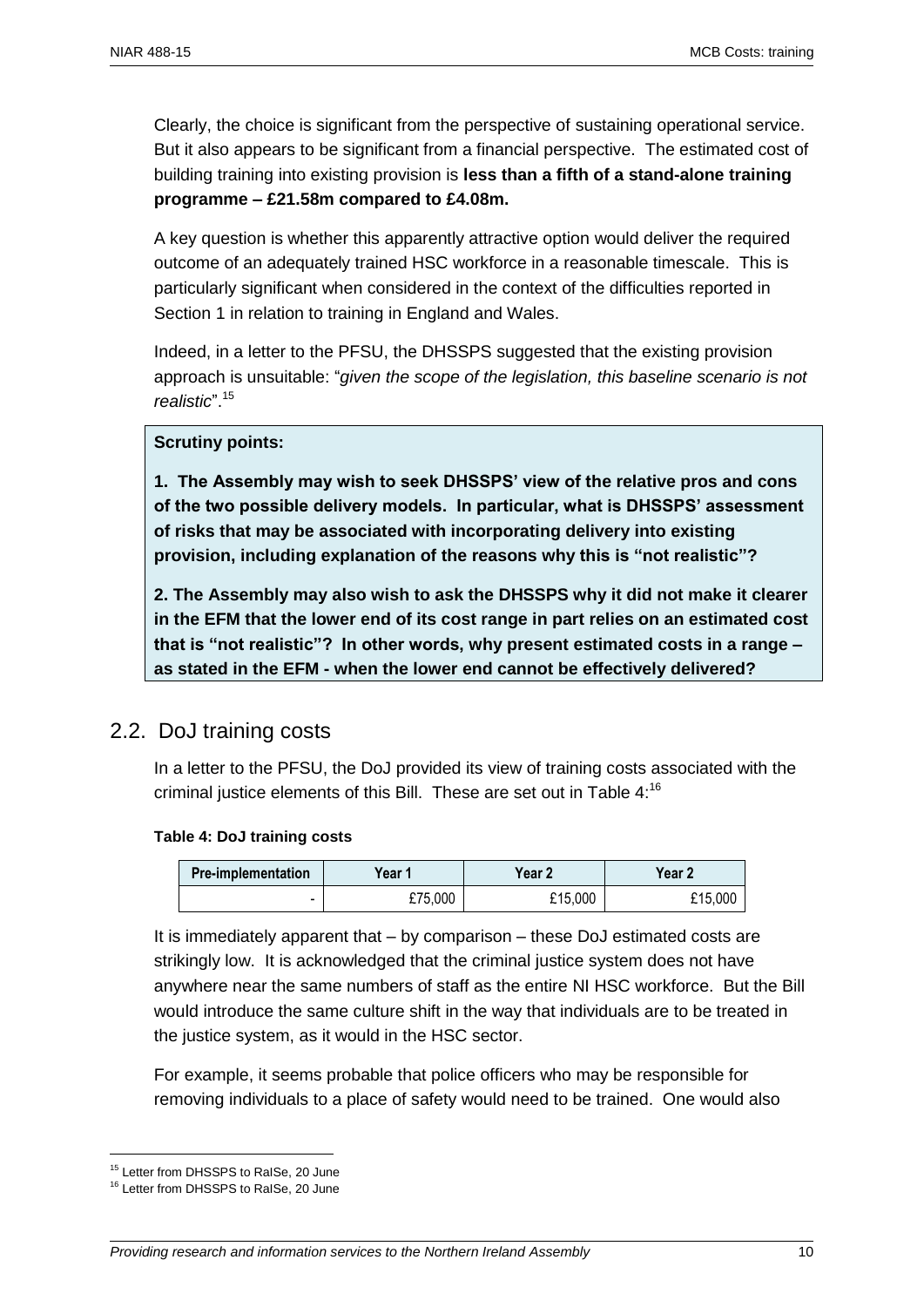expect those who would receive individuals into such places of safety (including police stations) would likewise need to be trained.

It is important to recall at this stage that the Office of the Public Guardian has undertaken to raise awareness, as noted in Section 1 of this Paper.

#### **Scrutiny points:**

- **1. The Assembly may wish to seek an assessment from the DoJ of who within the criminal justice system will need to be trained?**
- **2. The Assembly may wish to ask the DoJ to explain its rationale for the estimated staff training costs.**